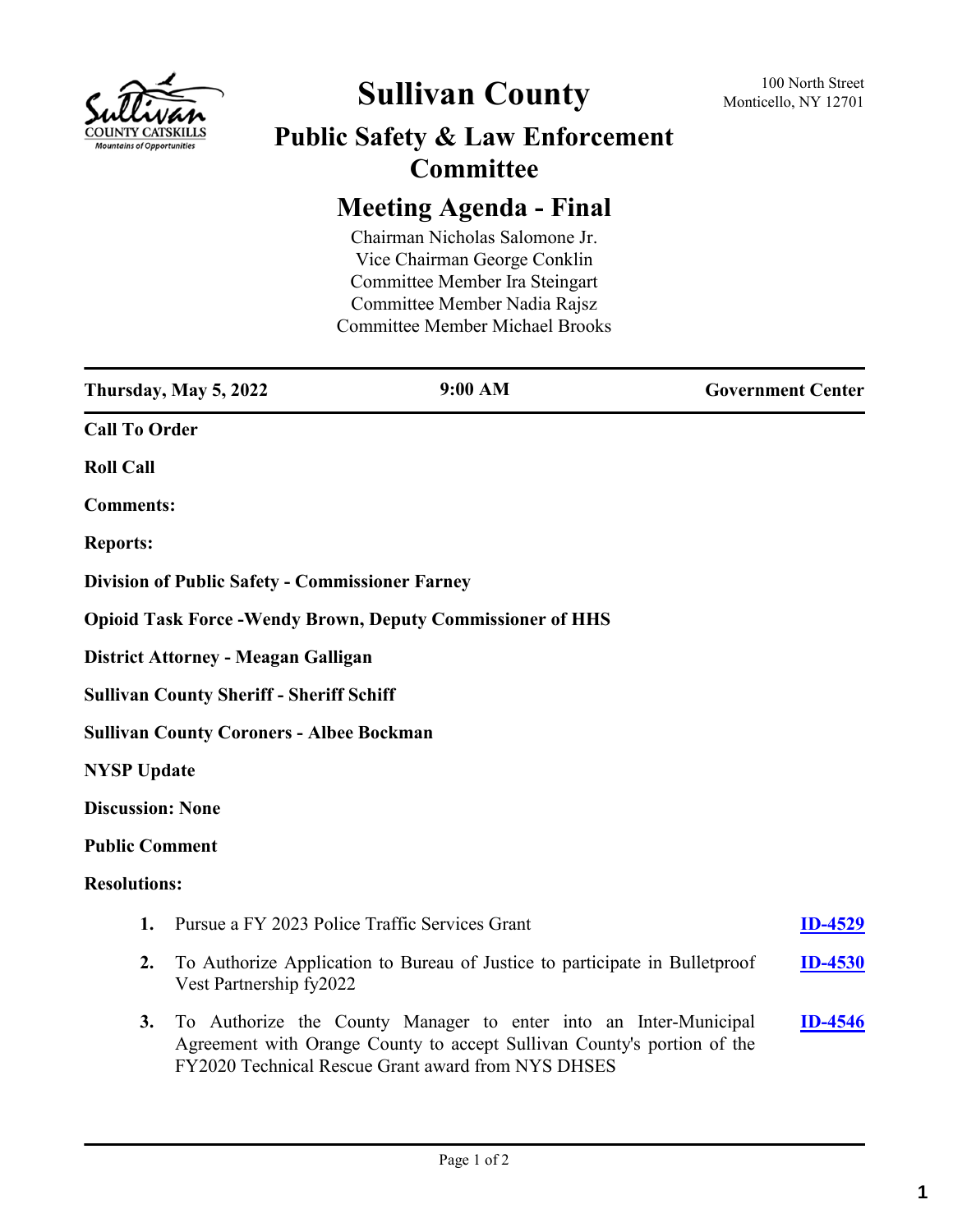**4.** To Authorize the County Manager to enter into an Inter-Municipal Agreement with Orange County to accept Sullivan County's portion of the FY2020 Hazardous Materials Grant Program award from NYS DHSES **[ID-4549](http://sullivancountyny.legistar.com/gateway.aspx?m=l&id=/matter.aspx?key=1575)**

**Adjourn**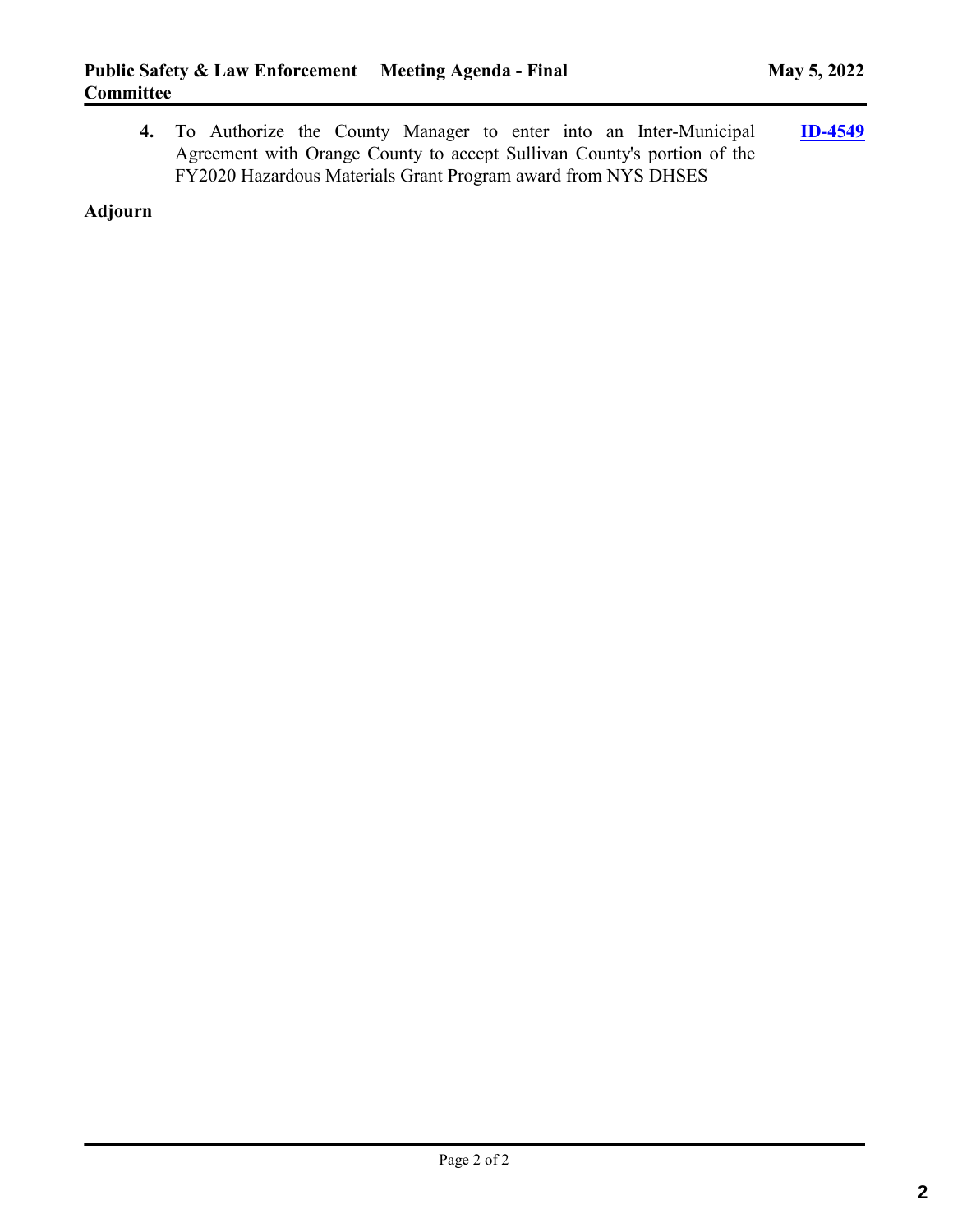

## Legislative Memorandum

**File #:** ID-4529 **Agenda Date:** 5/5/2022 **Agenda #:** 1.

**Narrative of Resolution:** Pursue a FY 2023 Police Traffic Services Grant

**If Resolution requires expenditure of County Funds, provide the following information:**

**Amount to be authorized by Resolution:** Click or tap here to enter text.

**Are funds already budgeted?** Choose an item.

**Specify Compliance with Procurement Procedures:** Click or tap here to enter text.

### **RESOLUTION INTRODUCED BY PUBLIC SAFETY AND LAW ENFORCEMENT COMMITTEE TO PURSUE A FY 2023 POLICE TRAFFIC SERVICES GRANT**

**WHEREAS,** the Sullivan County Sheriff's Office would like to pursue an FY 2023 Police Traffic Services (PTS) grant through the Governor's Traffic Safety Committee; and

**WHEREAS,** the funding would be utilized for the purchase of manpower, travel related to training and a traffic safety program; and

**WHEREAS,** the contract period for the grant is October 1, 2022 through September 30, 2023.

**NOW, THEREFORE, BE IT RESOLVED,** that the County Manager be and is hereby authorized to execute any and all necessary documents to apply for and accept the grant award, in such form as the County Attorney shall approve, and

**BE IT FURTHER RESOLVED,** that should funding be terminated, the County shall not be obligated to continue any action undertaken by use of this funding.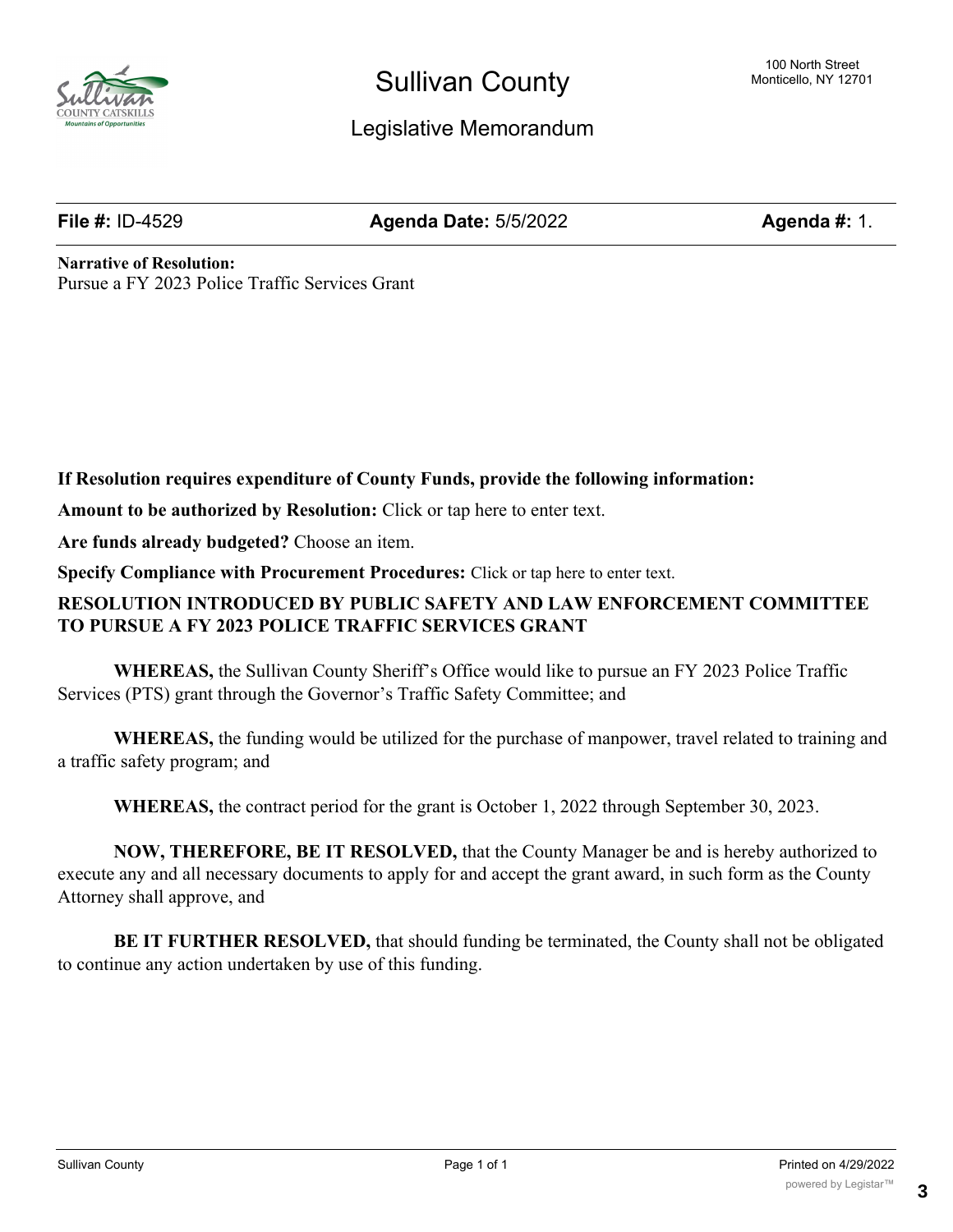

## Legislative Memorandum

**File #:** ID-4530 **Agenda Date:** 5/5/2022 **Agenda #:** 2.

**Narrative of Resolution:**

**If Resolution requires expenditure of County Funds, provide the following information:**

**Amount to be authorized by Resolution:** Click or tap here to enter text.

**Are funds already budgeted?** Choose an item.

**Specify Compliance with Procurement Procedures:** Click or tap here to enter text.

### **RESOLUTION INTRODUCED BY PUBLIC SAFETY AND LAW ENFORCEMENT COMMITTEE TO AUTHORIZE APPLICATION TO BUREAU OF JUSTICE ASSISTANCE TO PARTICIPATE IN BULLETPROOF VEST PARTNERSHIP (BVP) FY2022**

**WHEREAS,** the Bureau of Justice Assistance (BJA) has announced available funding for Fiscal Year 2022 towards the purchase of bulletproof vests for Sullivan County Sheriff's Deputies and Sullivan County Probation Officers, and

**WHEREAS,** the program will aid in the purchase of vests required for replacement of those currently deployed, if needed, as well as vests for new hires, and

**WHEREAS,** the program will reimburse 50% of the cost of the vests, which must meet National Institute of Justice standards and be American-made.

**NOW, THEREFORE, BE IT RESOLVED,** that the County Manager or his designee is hereby authorized to apply to the Bureau of Justice Assistance for FY2022 BVP funds and, if awarded, execute any and all documents required for the purchase of bulletproof vests, said documents to be in a form as approved by the County Attorney's Office, and

**BE IT FURTHER RESOLVED,** that should funding be terminated, the County of Sullivan and Sullivan County Sheriff's Office will be under no obligation to continue with the program.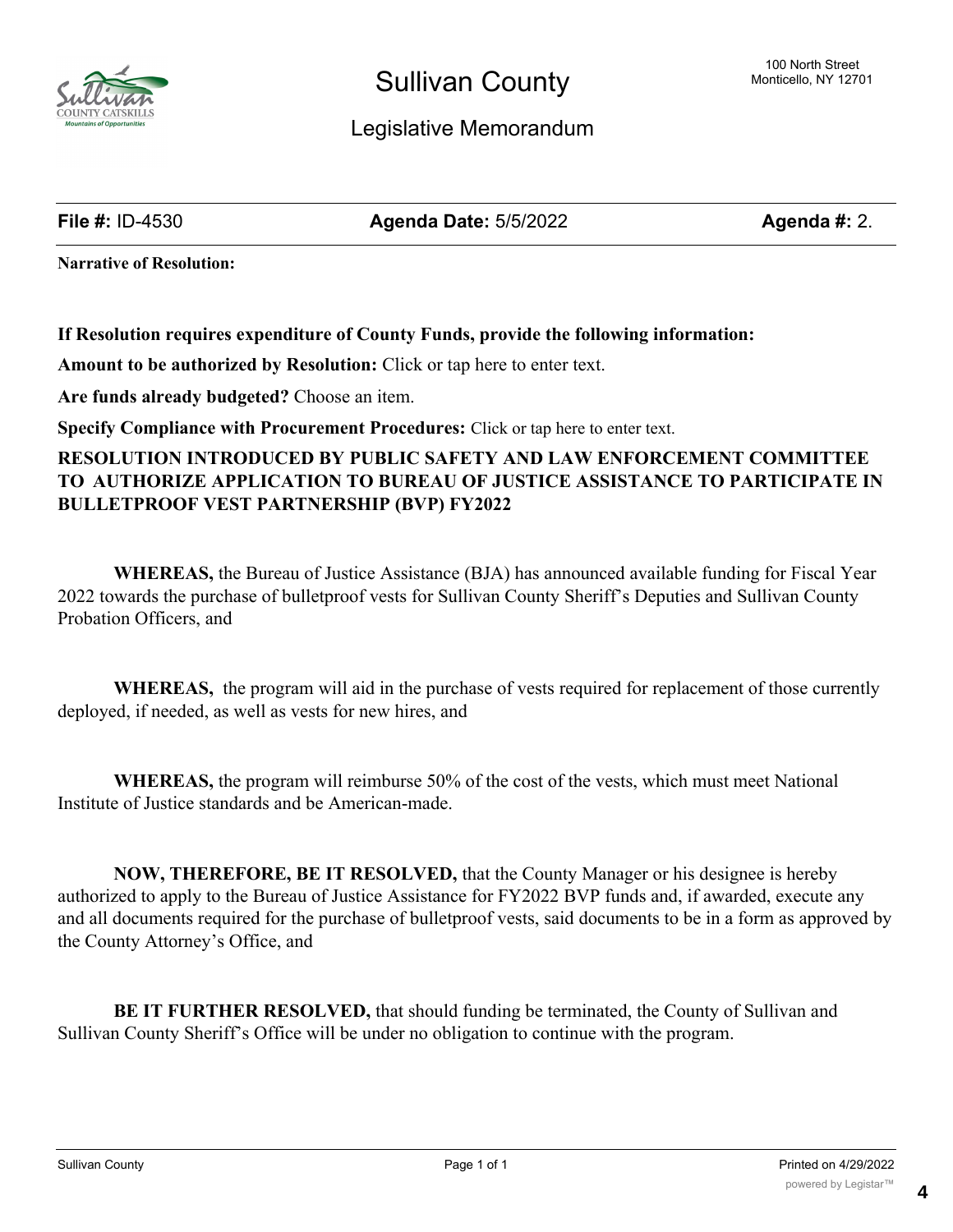

## Legislative Memorandum

**File #:** ID-4546 **Agenda Date:** 5/5/2022 **Agenda #:** 3.

#### **Narrative of Resolution:**

To authorize the County Manager to enter into an Inter-Municipal Agreement with the County of Orange (Orange County) to accept the County of Sullivan's (Sullivan County) portion of the FY2020 Technical Rescue Grant award from the NYS Division of Homeland Security and Emergency Services.

#### **If Resolution requires expenditure of County Funds, provide the following information:**

#### **Amount to be authorized by Resolution: N/A**

#### **Are funds already budgeted? No**

**Specify Compliance with Procurement Procedures: N/A**

#### **RESOLUTION INTRODUCED BY THE PUBLIC SAFETY & LAW ENFORCEMENT COMMITTEE TO AUTHORIZE THE COUNTY MANAGER TO ENTER INTO AN INTER-MUNICIPAL AGREEMENT WITH THE COUNTY OF ORANGE (ORANGE COUNTY) TO ACCEPT THE COUNTY OF SULLIVAN'S (SULLIVAN COUNTY) PORTION OF THE FY2020 TECHNICAL RESCUE GRANT AWARD FROM THE NYS DIVISION OF HOMELAND SECURITY AND EMERGENCY SERVICES (DHSES)**

**WHEREAS**, funding was made available for Technical Rescue by the NYS Division of Homeland Security and Emergency Services with the FY2020 Technical Rescue & Urban Search and Rescue Grant Program (hereinafter "Technical Rescue Grant").

**WHEREAS,** two or more counties are eligible to submit an application for the Technical Rescue Grant as a regional application; and

**WHEREAS**, Sullivan County does not have technical rescue capabilities and would rely on Orange County to provide those services through the mutual aid plan; and

**WHEREAS**, Orange County wishes to apply for the Technical Rescue Grant as the "submitting partner/fiduciary agent" which grant deadline expires in August 2023; and

**WHEREAS**, Sullivan County wishes to apply with Orange County as the "non-submitting partner," and an inter-municipal agreement with Orange County is required to outline their respective responsibilities pursuant to the Technical Rescue Grant award, at no cost to the counties; and

**WHEREAS**, the inter-municipal agreement is made under the authority of Article 5-G of the NYS General Municipal Law; and

**NOW, THEREFORE, BE IT RESOLVED**, that the Sullivan County Legislature hereby authorizes the County Manager, Chairman of the County Legislature, and / or their authorized representative (as required by the funding source - Fire Coordinator) to execute any and all necessary documents, including but not limited to, an inter-municipal agreement as a collaborative partner with Orange County, acting as lead applicant, to submit the application for funding; and

**BE IT FURTHER RESOLVED**, that the Sullivan County Legislature hereby authorizes the County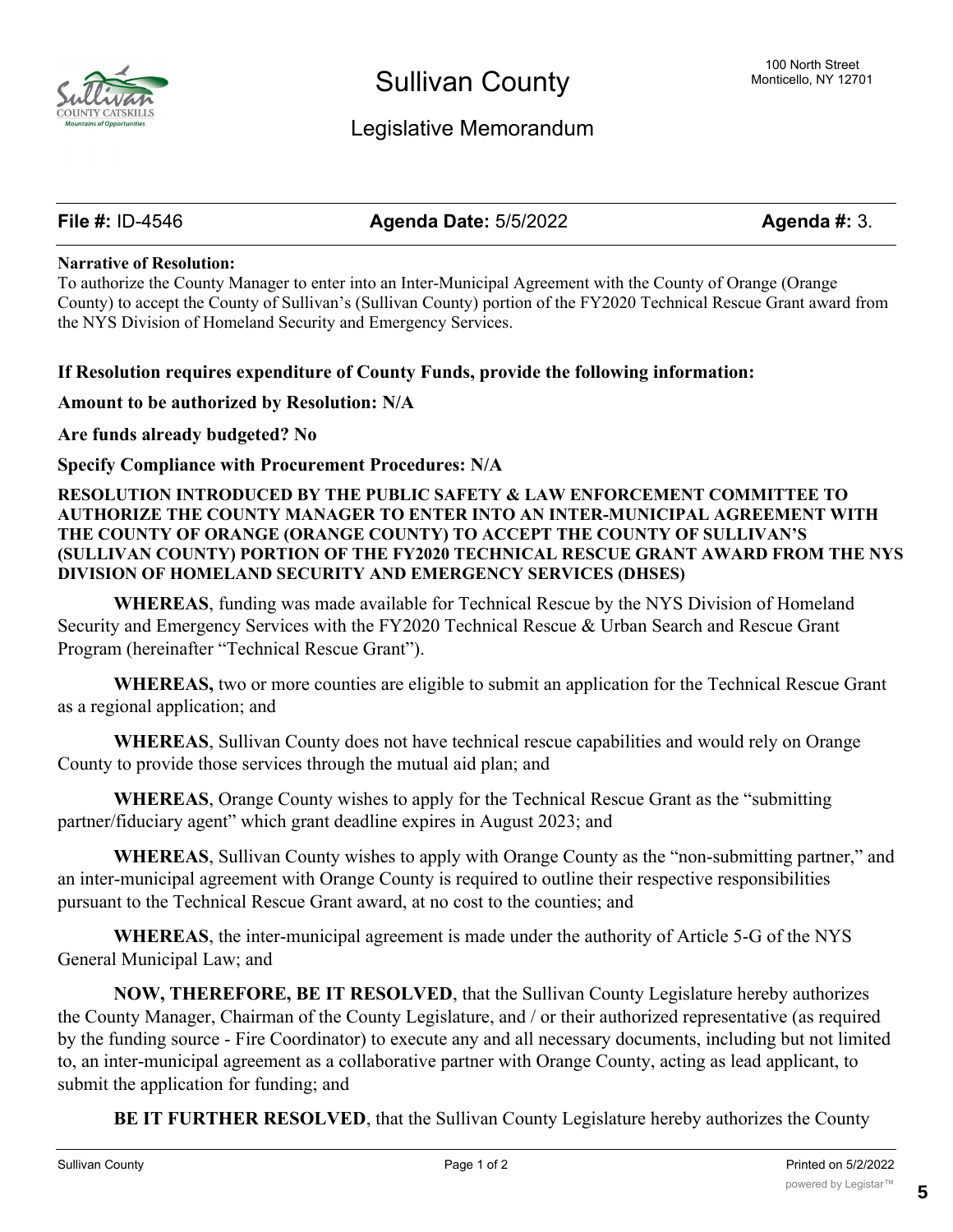## **File #:** ID-4546 **Agenda Date:** 5/5/2022 **Agenda #:** 3.

Manager, and / or Chairman of the County Legislature (as required by the funding source) to accept the award, and enter into an award agreement or contract with the collaborative partner, in such form as the County Attorney shall approve; and

**BE IT FURTHER RESOLVED**, that should the funding be terminated, the County shall not be obligated to continue any action undertaken by the use of the grant.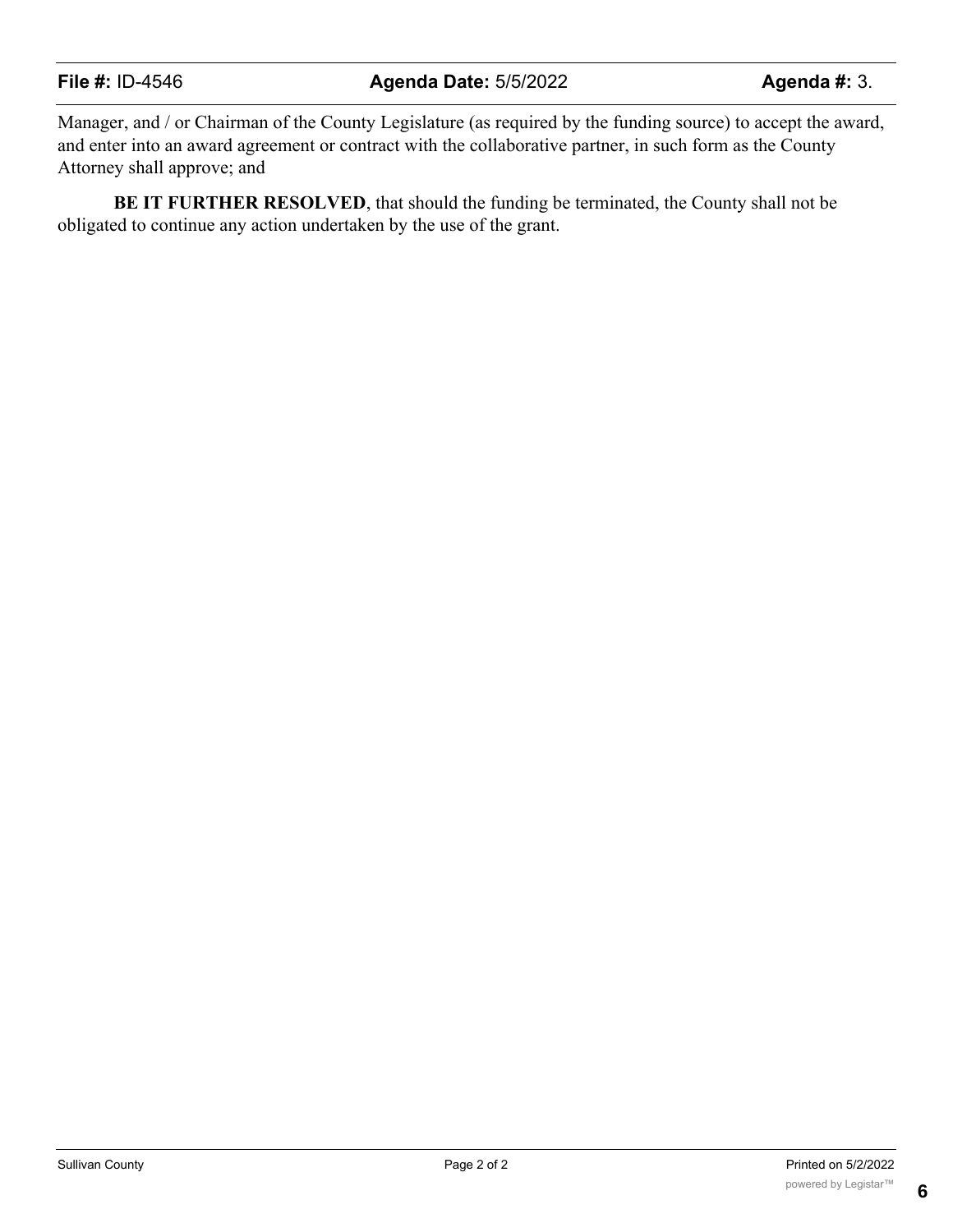

## Legislative Memorandum

**File #:** ID-4549 **Agenda Date:** 5/5/2022 **Agenda #:** 4.

#### **Narrative of Resolution:**

To Authorize the County Manager to enter into an Inter-Municipal Agreement with the County of Orange (Orange County) to accept the County of Sullivan's (Sullivan County) portion of FY2020 Hazardous Materials Grant Program award from the NYS Division of Homeland Security and Emergency Services (DHSES)

#### **If Resolution requires expenditure of County Funds, provide the following information:**

**Amount to be authorized by Resolution: N/A**

**Are funds already budgeted? No**

**Specify Compliance with Procurement Procedures: N/A**

#### **RESOLUTION INTRODUCED BY THE PUBLIC SAFETY & LAW ENFORCEMENT COMMITTEE TO AUTHORIZE THE COUNTY MANAGER TO ENTER INTO AN INTER-MUNICIPAL AGREEMENT WITH THE COUNTY OF ORANGE (ORANGE COUNTY) TO ACCEPT THE COUNTY OF SULLIVAN'S (SULLIVAN COUNTY) PORTION OF FY2020 HAZARDOUS MATERIALS GRANT PROGRAM AWARD FROM THE NYS DIVISION OF HOMELAND SECURITY AND EMERGENCY SERVICES (DHSES)**

**WHEREAS**, funding was made available for Hazardous Materials by the NYS Division of Homeland Security and Emergency Services with the FY2020 Hazardous Materials Grant Program (hereinafter "Haz Mat Grant").

**WHEREAS**, two or more counties are eligible to submit an application for the Haz Mat Grant as a regional application; and

**WHEREAS**, Sullivan County has limited hazardous materials response capabilities and would rely on the pre-established Hazardous Materials Consortium of Sullivan, Orange, Ulster and Rockland Counties to provide those services through the mutual aid plan; and

**WHEREAS**, Orange County wishes to apply for the Haz Mat Grant as the "submitting partner/fiduciary agent" which grant deadline expires in May 2024; and

**WHEREAS**, Sullivan County wishes to apply with Orange County as the "non-submitting partner," and an inter-municipal agreement with Hazardous Materials Consortium is required to outline their respective responsibilities pursuant to the Haz Mat Grant award, at no cost to the counties; and

**WHEREAS**, the inter-municipal agreement is made under the authority of Article 5-G of the NYS General Municipal Law; and

**NOW, THEREFORE, BE IT RESOLVED**, that the Sullivan County Legislature hereby authorizes the County Manager, Chairman of the County Legislature, and / or their authorized representative (as required by the funding source - Fire Coordinator) to execute any and all necessary documents, including but not limited to, an inter-municipal agreement as a collaborative partner with Orange County, acting as lead applicant, to